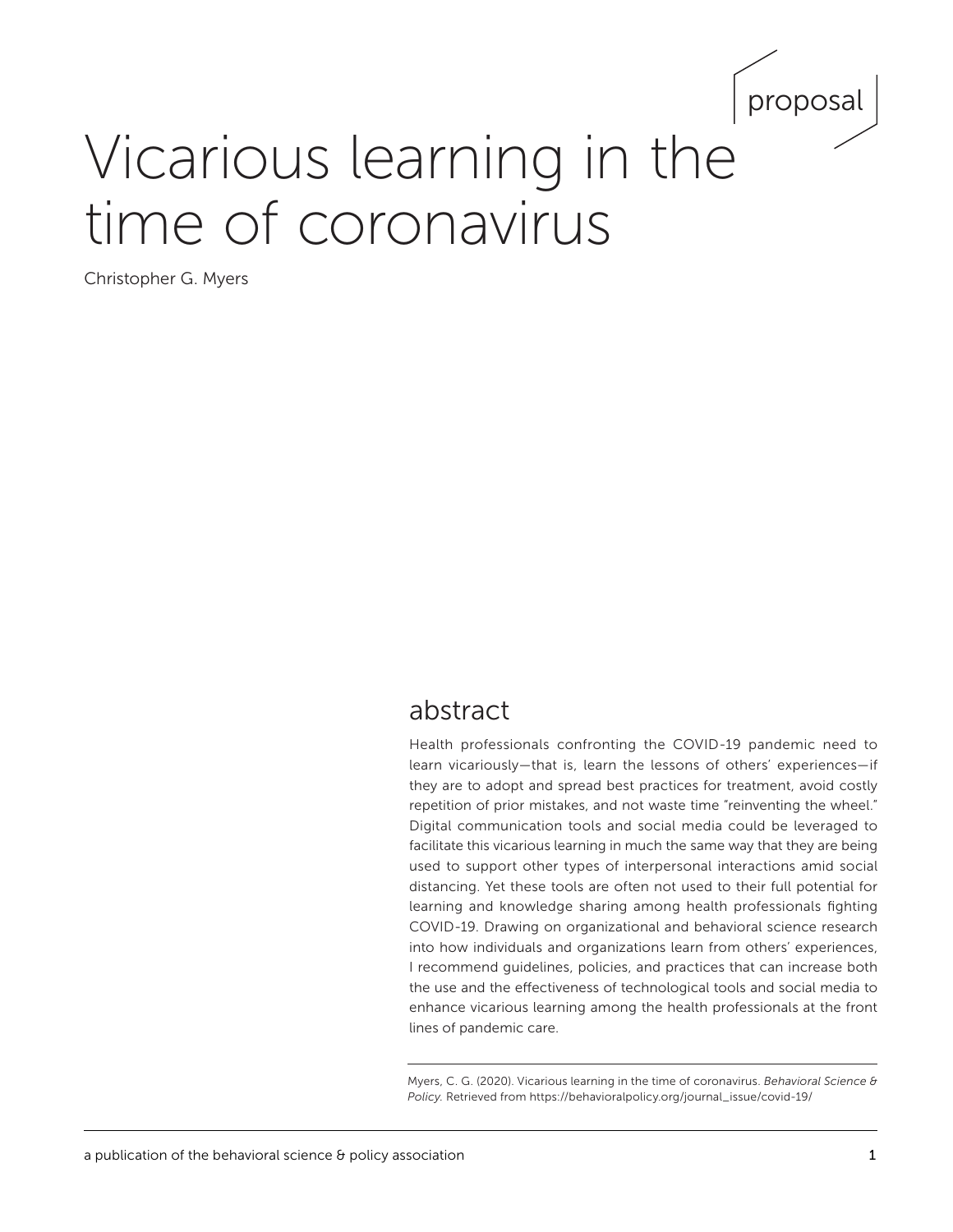In the face of a pandemic, such as the current<br>COVID-19 crisis, health professionals around<br>the world struggle to acquire the informan the face of a pandemic, such as the current COVID-19 crisis, health professionals around tion and skills needed to meet the challenge of providing high-quality care. These outbreaks disrupt existing routines and resources, testing the abilities of individuals and organizations to learn and be resilient as circumstances change and difficulties escalate. In many ways, responding successfully to a pandemic depends on effective vicarious learning—learning that occurs through being exposed to and making sense of others' experiences<sup>1</sup>—and on applying the lessons of those experiences to the situation at hand. As the disease spreads, learning from others' earlier successes and failures in addressing it can help speed the deployment of effective treatment practices while also helping to minimize the amount of time spent repeating prior mistakes.

This need to learn vicariously from others' pandemic experience to increase the effectiveness of one's own efforts is consistent with findings of a significant body of organizational and behavioral research. This research has explored the process of vicarious learning at a variety of organizational levels—among, for example, individuals, teams, units, and firms and has documented how vicarious learning can improve performance in a wide range of industry settings, from information technology and banking to pharmaceutical research and aerospace exploration.<sup>2-7</sup>

Like companies in these other industries, health care organizations devote significant effort to enabling vicarious learning—for instance, by forming quality improvement collaboratives to share knowledge and learn from others' innovations.<sup>8</sup> Efforts to foster such learning in the face of COVID-19 have built on these existing practices, providing valuable ways to incorporate lessons from others' experiences with treating the disease. For instance, efforts to document and disseminate information on early patient testing and treatment in Asia provided an opportunity for health professionals in other countries to learn vicariously from these early experiences with COVID-19 and thereby enhance their own treatment efforts.9–12

Yet as the global spread of the disease continues, there is clearly room for improvement in learning from others' experiences with COVID-19. Diffusion of knowledge about effective treatments and policies for combating the disease remains slow, with different countries unfortunately "reinventing the wheel" in their approach to the disease rather than learning from the errors and successes of earlier efforts.<sup>13</sup> The reasons for this suboptimal vicarious learning are varied, of course, but they include a tendency to rely on formal, static mechanisms for sharing experiences with the disease; inadequate opportunities for health care providers to directly interact with peers who are treating the disease in other countries; and a lack of leadership in organizing and clearing away obstacles to engaging in those interactions. In the text that follows, I address processes identified in organizational research that can facilitate more effective vicarious learning and suggest actions that leaders can take to increase such learning by health professionals on the front lines of the COVID-19 crisis.

## Processes That Facilitate Vicarious Learning Moving Beyond Formal, One-Way

# Knowledge Dissemination

Part of the challenge of engaging in vicarious learning about COVID-19 is that much of the knowledge about others' experiences with the disease comes through high-level, static documentation rather than active discussion or interaction. Stories of others' experiences treating COVID-19 are often shared through outlets such as news articles or governmental reports that attempt to capture a dynamic experience and summarize it in a medium or document meant for independent consumption. During this summarization process, much of the nuance or contextualized understanding of the experience can be lost, either unintentionally or as a by-product of fitting the experience to a particular perspective, leaving readers less able to draw useful insights for applying lessons to their own situations.

Recent organizational research has pointed out the inadequacy of relying solely on these arm's length, one-way forms of vicarious learning,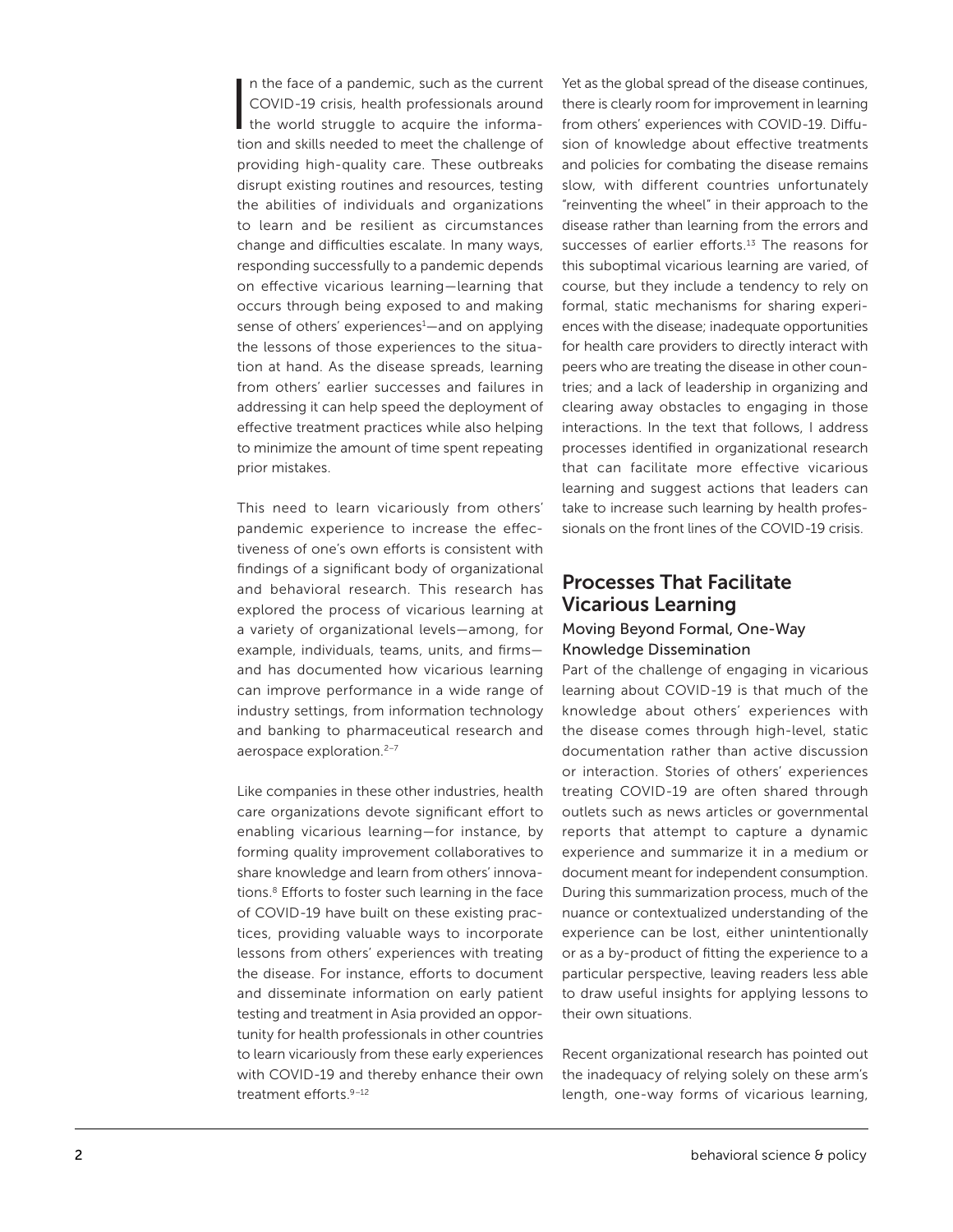particularly in complex, dynamic environments like those in which health professionals work.<sup>1</sup> Learning from others in these environments often requires more significant interaction and back-and-forth discussion between the people who are conveying their experiences and the recipients who are learning from them—a giveand-take that allows for questioning, analyzing, and refining one's understanding of the experiences in ways that enable better contextualization and adaptation.<sup>1,14</sup>

#### Engaging in Peer-to-Peer Vicarious Learning Interactions

Beyond being one-way, static communications, much of the documentation mentioned above targets a broad population of readers, which limits its value for helping frontline health professionals learn from their peers' experiences. The questions and knowledge needs of those engaged in on-the-ground patient care often differ from those of the general public or government officials. Health professionals are likely to learn more if they can communicate directly with their peers (rather than having these communications mediated through reports or media documents). Peer-to-peer interactions allow health professionals to share more nuanced, tacit knowledge, because they can rely on common terminology and norms that make it easier to draw lessons from one another's stories and experiences.

Organizational and behavioral research in health settings has repeatedly demonstrated the value of peer-to-peer vicarious learning as a way for health professionals to gain knowledge and enhance patient care. For example, surgeons practicing in a group setting or engaging in comparatively more peer interactions have been shown to perform better on recertification exams,<sup>15</sup> consistent with evidence that formal continuing medical education (CME) efforts are more effective in changing behavior when they involve interaction or peer discussion.16 Other research has shown that cardiac surgeons' postoperative mortality rates are influenced not only by the surgeons' own past successes and failures but also by the experiences of their peers.<sup>17</sup> Likewise, emergency department clinicians have been shown to be motivated to learn from stories of other clinicians' patient care experiences and, in particular, from stories of these colleagues' exceptionally successful cases.18

# Ways That Technology Can Support Vicarious Learning About COVID-19

These findings suggest that frontline health professionals can benefit greatly from meeting to share and discuss stories with one another about their successes and failures in treating COVID-19. Unfortunately, the global dispersion of this pandemic and those treating it, alongside the mandate to practice greater social distancing to curb the disease's spread, make it difficult to enact policies to encourage interpersonal learning interactions. Yet more technological tools exist today to address these barriers than during any prior pandemic. And although technology for treating COVID-19 patients has advanced considerably—for example, telemedicine allows health care workers to conduct some types of patient screening and treatment while maintaining social distancing $19$ -these same tools have yet to be fully adopted to enable vicarious learning among the health professionals providing the treatment.

Technological tools such as videoconferencing and social media allow for greater connection and collaboration across the globe and have been increasingly playing a role in health professionals' interactions and learning in recent years.20–22 A variety of different social media groups on platforms such as Facebook and Twitter have emerged as community forums for health professionals, often focusing on a particular specialty or area of interest. For instance, one closed-membership Facebook group of robotic surgeons from around the world (some of whom may be the only one in their geographical area performing robotic procedures) has allowed members to connect with one another and post questions, photos, or surgical videos to share their techniques or seek others' advice.<sup>23,24</sup> Groups such as these provide opportunities for learning and rapid dissemination of ideas and techniques and can amplify the benefits of vicarious learning, allowing for knowledge sharing by experts who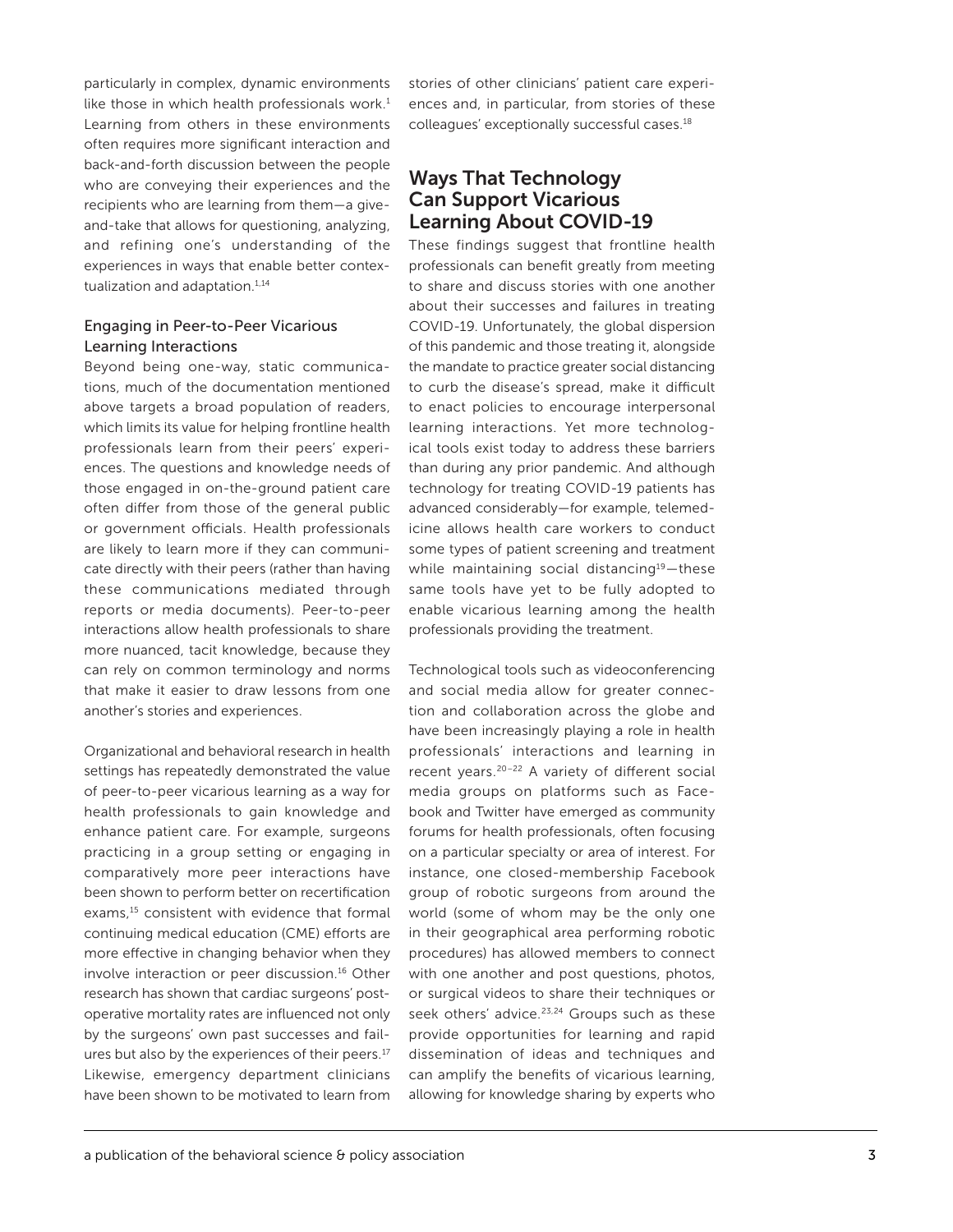may be geographically remote while also multiplying the number of potential learners who can benefit from the information that is discussed.

Some efforts are already underway to make use of these technology-mediated, virtual vicarious learning interactions in the fight against COVID-19. News stories have documented the use of social media to rapidly spread clinical information and combat misinformation on COVID-19 and increase interaction and collaboration among physicians.<sup>25</sup> Other reports have noted the use of teleconferencing by health professionals in Italy and the United States to learn from their counterparts treating the disease in China.26,27 Yet these efforts are often too sporadic or isolated to have a systematic impact on the pandemic. And there are multiple obstacles to their use, not least being that many health professionals are uncomfortable with or lack knowledge of how to apply these technologies for peer learning. Indeed, some health care professionals have been hesitant to use these tools owing to concerns about privacy (both their own and their patients'), as well as about their reputation, their potential malpractice liability, or simply the burden of trying to participate in or manage a worldwide community forum.24,28 As a result, efforts to engage these frontline health professionals in technology-enabled vicarious learning still face significant challenges that limit its widespread adoption in combating COVID-19.

### Policy Actions to Advance Vicarious Learning in the Time of Coronavirus

These challenges are nontrivial but not insurmountable. As detailed in Table 1, leaders and policymakers—both within particular health institutions and outside of them (nationally and internationally)—can take a variety of actions to enhance and extend technology-mediated vicarious learning among health professionals.

#### Increase the Use & Value of Existing Vicarious Learning Technologies

In the short term, hospital and practice leaders can more extensively engage with technological conduits for vicarious learning already being used by those fighting COVID-19. Existing social media groups for health professionals represent a valuable resource for sharing knowledge many have memberships numbering in the tens of thousands,<sup>25</sup> often with a core of highly active users who engage meaningfully with posted questions or information.23 Although concerns about misinformation on these platforms are not unfounded,25,28 developing policies and providing resources to allow individuals to better engage with these existing platforms (as opposed to avoiding or ignoring them) can help to address the worries about misinformation.

For instance, hospital leaders could identify individuals in their organizations who already engage frequently with these kinds of groups and tap them to form a social-learning initiative or committee. This committee could then serve as the designated outlet for sharing accurate, real-time data from the hospital (such as up-to-date patient counts, documented outcomes, revised protocols, or other approved information) on these social media platforms; the committee could also be tasked with interpreting and incorporating the knowledge that people from other institutions post to these groups. Creating this central contact point for knowledge flowing out of and into the hospital via social media would enable the information being shared to be better filtered for quality, allow for more systematic dissemination among care teams within the hospital, and provide a critical knowledge resource to COVID-19 decisionmakers.

At the same time, leaders and policymakers at the national level—for instance, leaders of professional associations or advocacy groups could work in the short term to remove some of the barriers to engaging in virtual vicarious learning among health professionals. One key action would be advocating for legal protections for technology-mediated peer learning, including working to incorporate this kind of learning into existing frameworks that protect other peer-learning and quality-improvement tools (such as informal conversations or morbidity and mortality conference discussions)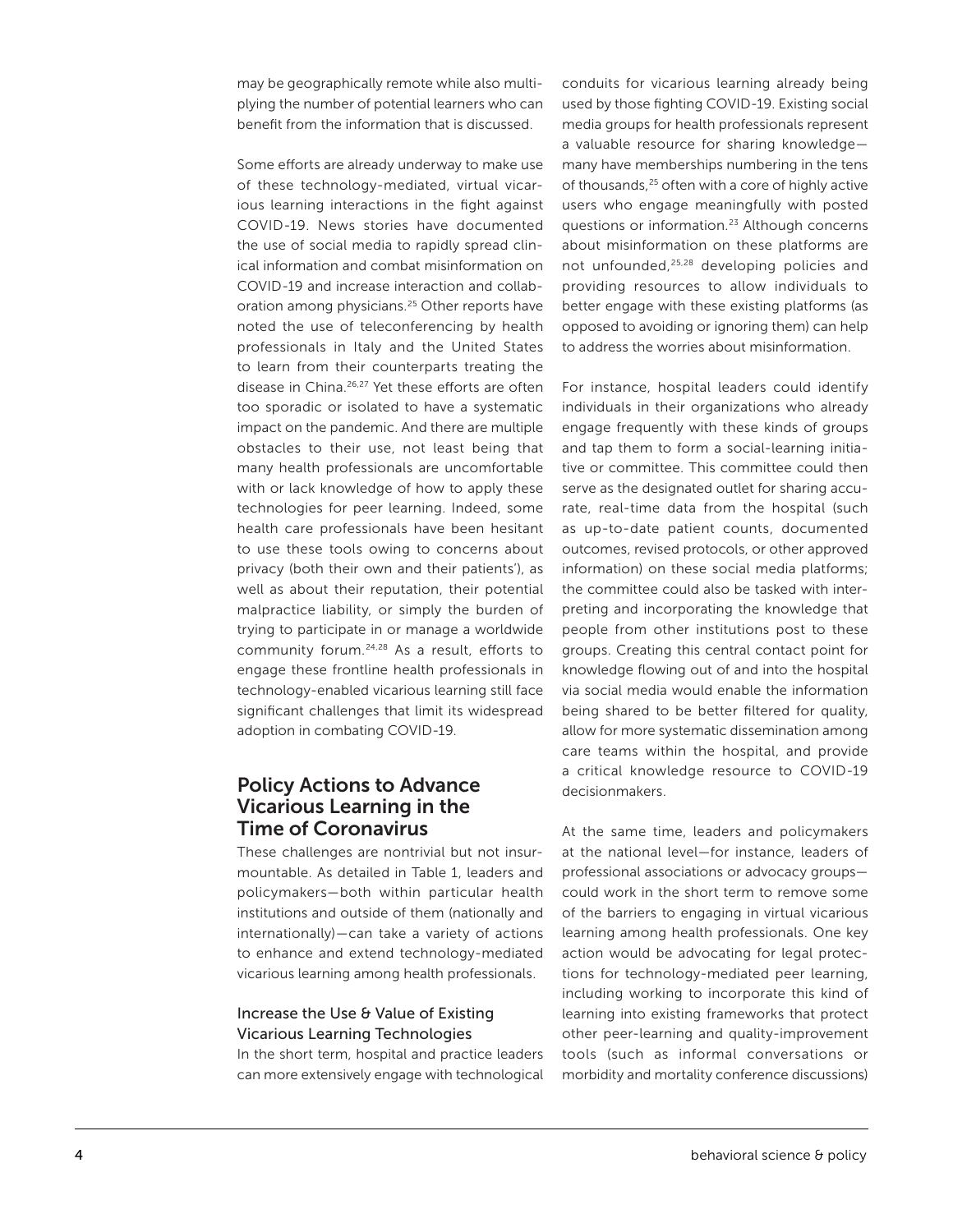# Table 1. Strategies & actions for enhancing virtual vicarious learning among health professionals

| Strategic goal<br>(time frame)                                                                              | Action steps for leaders and policymakers                                                                                                                                                                                                                                                                                                                                                                                                                                                                                                                                                                                                                                                                                                                                                                                                                                                                                                                                                                                                                                                                                                                                                                                                                                                                                                                                                                                                                                                                                                                                                                                                                                                                                                                                                                                               |
|-------------------------------------------------------------------------------------------------------------|-----------------------------------------------------------------------------------------------------------------------------------------------------------------------------------------------------------------------------------------------------------------------------------------------------------------------------------------------------------------------------------------------------------------------------------------------------------------------------------------------------------------------------------------------------------------------------------------------------------------------------------------------------------------------------------------------------------------------------------------------------------------------------------------------------------------------------------------------------------------------------------------------------------------------------------------------------------------------------------------------------------------------------------------------------------------------------------------------------------------------------------------------------------------------------------------------------------------------------------------------------------------------------------------------------------------------------------------------------------------------------------------------------------------------------------------------------------------------------------------------------------------------------------------------------------------------------------------------------------------------------------------------------------------------------------------------------------------------------------------------------------------------------------------------------------------------------------------|
| Increasing the<br>use and value<br>of existing<br>vicarious learning<br>technologies (in<br>the short term) | Organizational and institutional leaders can:                                                                                                                                                                                                                                                                                                                                                                                                                                                                                                                                                                                                                                                                                                                                                                                                                                                                                                                                                                                                                                                                                                                                                                                                                                                                                                                                                                                                                                                                                                                                                                                                                                                                                                                                                                                           |
|                                                                                                             | • identify employees who are active members of online health professional groups<br>or social media platforms and provide resources and support (such as time and<br>recognition) for bringing in outside knowledge via these platforms to improve the<br>organization's practices.                                                                                                                                                                                                                                                                                                                                                                                                                                                                                                                                                                                                                                                                                                                                                                                                                                                                                                                                                                                                                                                                                                                                                                                                                                                                                                                                                                                                                                                                                                                                                     |
|                                                                                                             | set up a working group or committee to organize knowledge shared and received<br>via these online learning communities and provide them with more frequent access<br>to pertinent data to share with others for learning and feedback (such as hospital-<br>level case data, equipment status, or clinical-protocol revisions, in consultation<br>with hospital legal personnel as needed to ensure compliance with regulations and<br>privacy quidelines).                                                                                                                                                                                                                                                                                                                                                                                                                                                                                                                                                                                                                                                                                                                                                                                                                                                                                                                                                                                                                                                                                                                                                                                                                                                                                                                                                                             |
|                                                                                                             | • cultivate within-organization standards and norms for learning and sharing<br>knowledge with others (not only outside the organization but also across different<br>internal care sites or units) and for incorporating this knowledge into decision making.                                                                                                                                                                                                                                                                                                                                                                                                                                                                                                                                                                                                                                                                                                                                                                                                                                                                                                                                                                                                                                                                                                                                                                                                                                                                                                                                                                                                                                                                                                                                                                          |
|                                                                                                             | Professional associations and national policymakers can:<br>• use existing platforms and clout to advocate for appropriate legal protections for<br>online vicarious-learning activities among health professionals, conferring these<br>virtual tools with protections similar to in-person peer-learning activities (such as<br>morbidity and mortality conferences and quality-improvement efforts).<br>develop a database of reputable health professional social media groups (including<br>$\bullet$<br>associations' own forums or discussion groups) and encourage engagement in online<br>vicarious learning among association members or other constituents to help further<br>reduce reputational barriers to engaging in peer-learning interactions.                                                                                                                                                                                                                                                                                                                                                                                                                                                                                                                                                                                                                                                                                                                                                                                                                                                                                                                                                                                                                                                                        |
| Creating new<br>vicarious learning<br>opportunities<br>and technology<br>platforms (in the<br>long term)    | Organizational and institutional leaders can:<br>strengthen partnerships with neighboring organizations (such as regional associations<br>of hospitals or partner members of health system networks) by creating shared<br>practices and expectations for how vicarious learning (both in-person and virtual) will<br>be carried out to help connect health professionals at each organization.<br>• expand formal organizational connections (for example, institutional partnerships,<br>professional-exchange programs, or information-sharing collaboratives) with a broad<br>set of organizations around the globe to establish a network of learning relationships<br>that can be drawn on in a future crisis or pandemic.<br>Professional associations and national policymakers can:<br>• engage health technology companies to establish secure, privacy-compliant<br>platforms for online discussion and interaction to provide association members and<br>other constituents with a reliable tool for engaging in peer-to-peer vicarious learning.<br>• encourage the integration and cross-compatibility of online peer-learning platforms<br>with other systems and technologies, such as electronic medical record software,<br>to enable or potentially automate knowledge sharing (such as using analysis of<br>de-identified, privacy-compliant data to connect health professionals experiencing<br>similar patient challenges).<br>• incorporate in-person or online vicarious learning or both into standard expectations<br>and practices within professional communities (such as by including vicarious<br>learning in continuing education expectations and credentialing processes) to embed<br>these practices into professionals' usual workflow before they are urgently needed in<br>a crisis or pandemic. |

from undue legal challenges.<sup>24</sup> National associations could also take advantage of their existing networks and social platforms to increase access to virtual vicarious learning, either by providing their own forums for peer interaction (such as a member discussion hub) or by curating and promoting lists of reputable social media groups for health professionals.

#### Create New Vicarious Learning Opportunities & Technology Platforms

In the longer term, leaders and policymakers across all levels of the health industry can work to build a more robust infrastructure for peerto-peer vicarious learning, helping to routinize this method of sharing knowledge before the next global pandemic or crisis arises. At the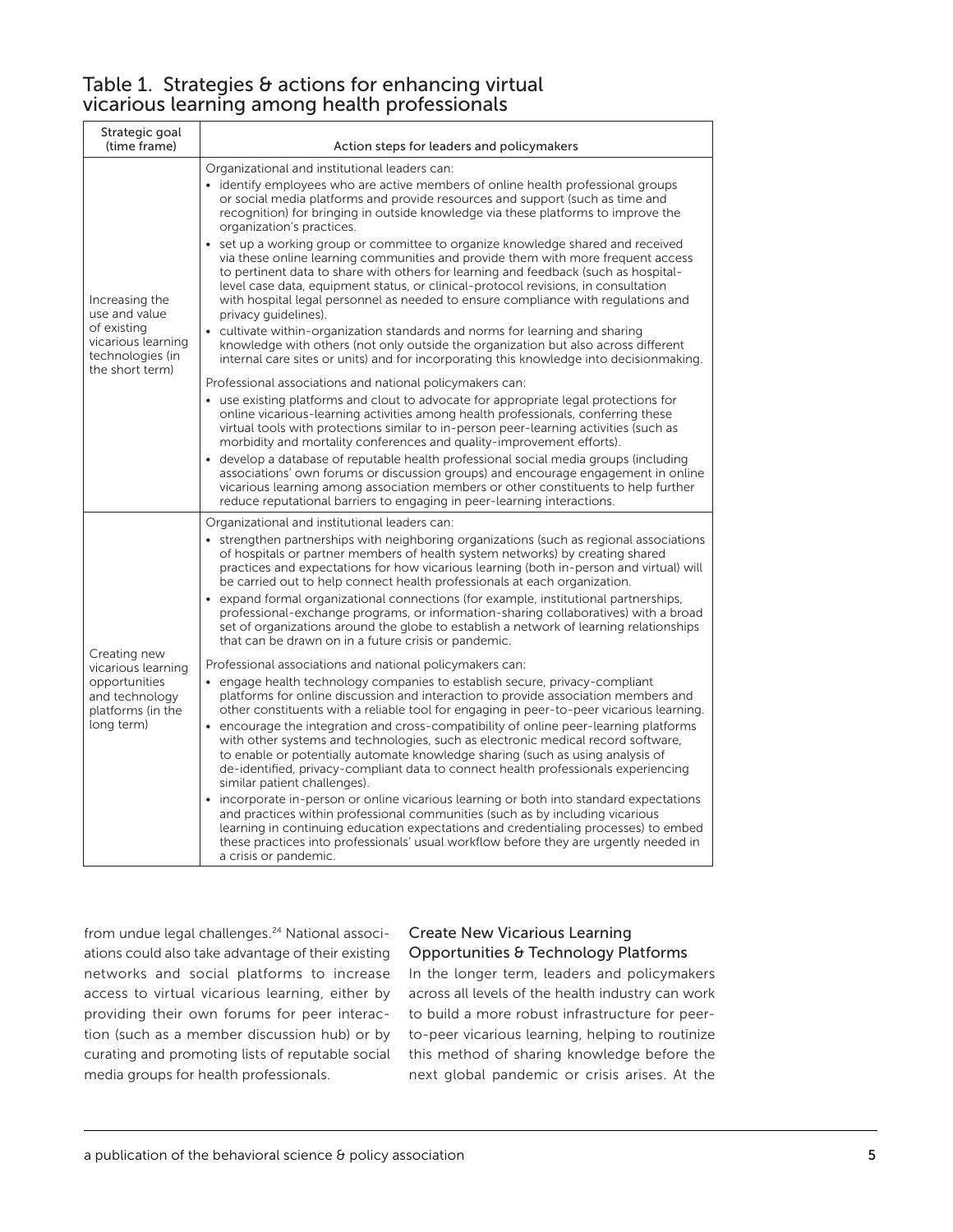local level, hospital leaders can work to build stronger relationships with other organizations to better position their staffs to engage in vicarious learning with these partners in the future, including by setting up in-person knowledgesharing conferences or personnel rotation programs as well as virtual-learning opportunities. Having these relationships already established can be useful for rapid vicarious learning in times of crisis, as vicarious learning is often easier when parties share a preexisting commonality or relationship. Indeed, organizational research has shown that having more deeply embedded ties or a common identity with a partner can help reduce the perceived risks of sharing private information and facilitate knowledge transfer.29,30

This benefit of closer ties can help explain why the vicarious learning that has occurred so far in the fight against COVID-19 has often been driven by preexisting social relationships. For instance, infectious disease specialists at Johns Hopkins University held a videoconference to learn from Chinese physicians treating COVID-19, an opportunity realized primarily because an office mate of one of the specialists personally contacted several former medical school classmates in China.<sup>26</sup> Yet even among these personal contacts, some were hesitant to share their specific experience in the absence of national treatment guidelines in China (out of worry over potentially spreading incorrect information), with one hospital's leaders ultimately agreeing to participate at least partially because its physicians had already successfully held similar meetings with hospitals in Europe (see note A). This experience points to the value of hospitals forging more global partnerships and ties, so these kinds of exchanges become more routine (rather than tied to idiosyncratic personal connections) and thus can serve as reliable tools for future vicarious learning.

Finally, leaders and policymakers can encourage health technology companies to develop more secure and easy-to-use peer-learning and knowledge-sharing platforms for health professionals. Given that existing technologies already allow for virtual patient–physician engagement and telemedicine,19 development of a similar platform for virtual knowledge sharing, advice seeking, and interactive peer-to-peer discussion among health professionals does not seem out of reach. Professional associations can take charge of these platforms, providing them as tools for their members to connect with and learn from one another and incorporating the platforms into broader learning practices. For instance, although CME programs are increasingly making use of technology platforms, they are often used to replicate formal, noninteractive continuing education modalities such as slides, readings, or recorded presentations, 31 despite evidence of the value of interactivity for both in-person and online CME.16,32 Professional associations and accrediting bodies can also expand the use of new technological tools to include more informal peer-to-peer learning interactions—and not only by providing the platforms for doing so. They can also find ways to incorporate these interactions into professional learning requirements (such as by including in-person or online peer learning interactions in annual CME standards) and can advocate for integration of these platforms with other frequently used health technologies (such as electronic medical record systems). Doing so would help to further embed vicarious learning into the habits and routines of health professionals, allowing these interactions to become a common learning practice, both for regular times and in a pandemic.

Enhanced coordination and support for using social media as a learning tool; appropriate legal protections for virtual knowledge sharing; increased partnerships and learning relationships across organizations; and access to secure, privacy-compliant platforms for peer-to-peer learning are challenging goals for health leaders and policymakers to achieve, but they are attainable. Adopting these interventions would go a long way toward achieving more effective vicarious learning by the worldwide community of health professionals, thereby enabling more rapid dissemination of best practices and lessons learned in the fight against COVID-19 and future epidemics.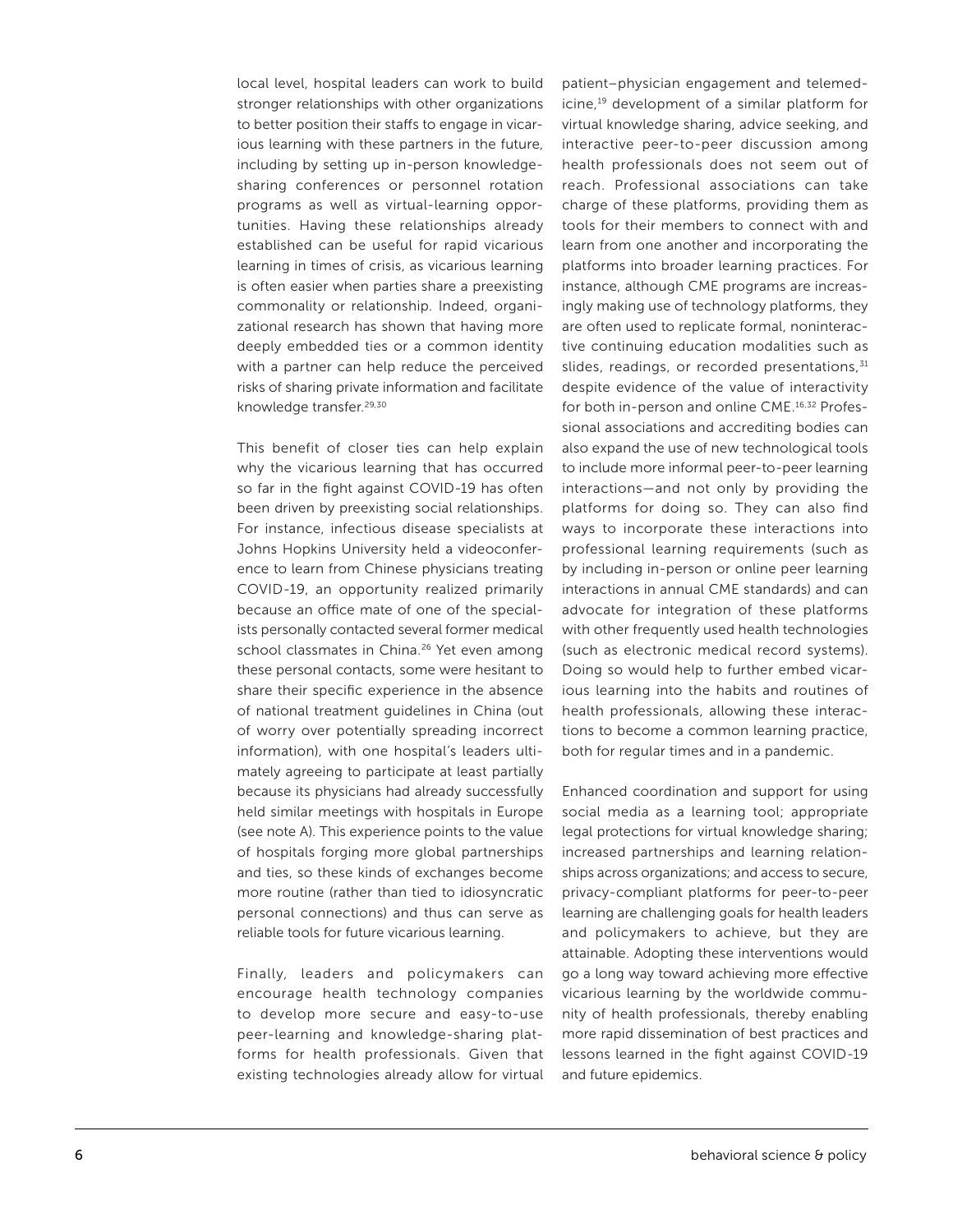# author affiliation

Myers: Johns Hopkins University. Author's e-mail: cmyers@jhu.edu.

## Endnote

I thank Annie Antar and Weiwei Dai, as well as Shmuel Shoham, all at Johns Hopkins University, for their efforts to organize and publicize the virtual learning opportunity that occurred between physicians at Johns Hopkins University and physicians from the Zhejiang University School of Medicine in China and for providing me with details about the meeting's origin and structure.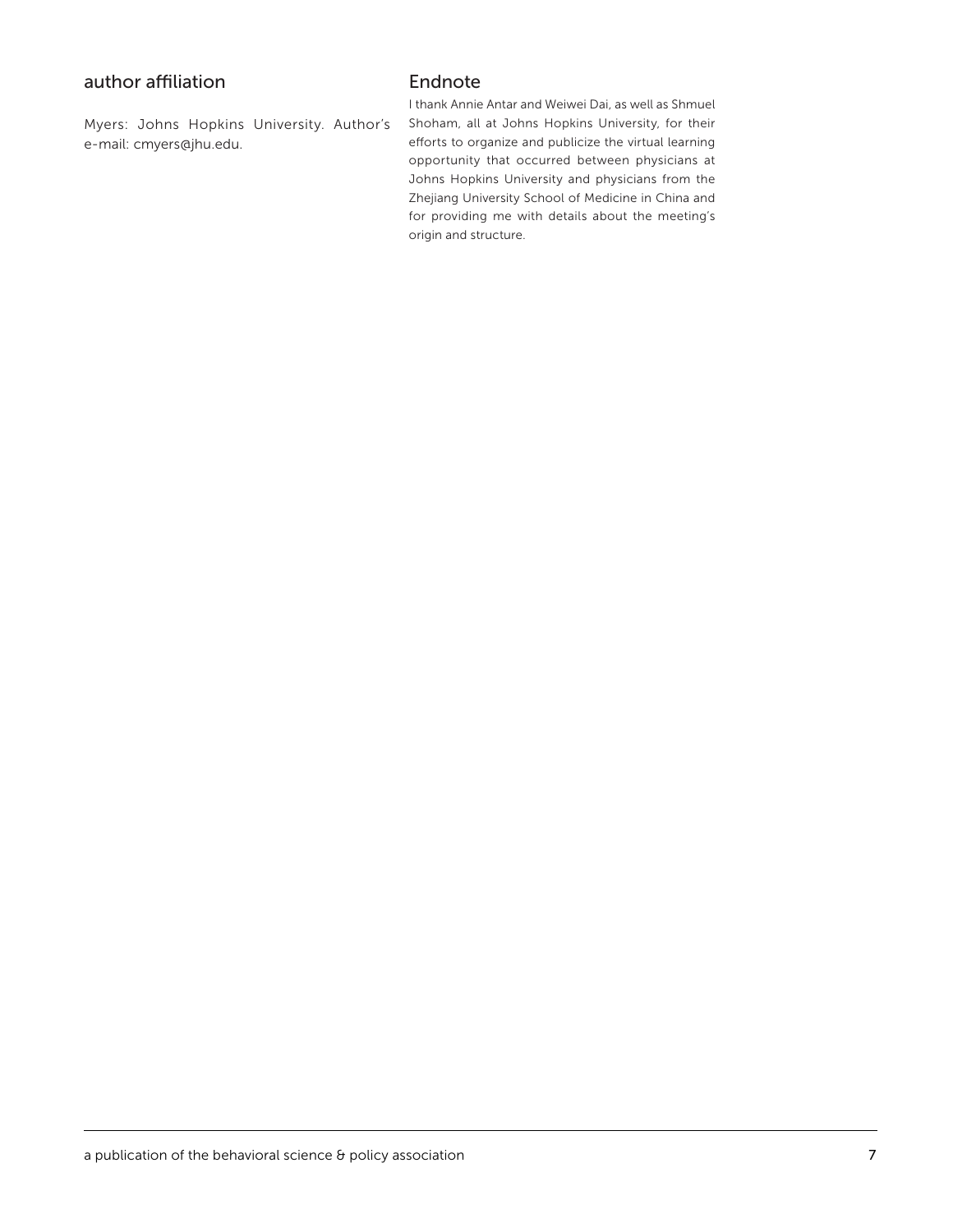# references

- 1. Myers, C. G. (2018). Coactive vicarious learning: Toward a relational theory of vicarious learning in organizations. *Academy of Management Review, 43,* 610–634. [https://doi.org/10.5465/](https://doi.org/10.5465/amr.2016.0202) [amr.2016.0202](https://doi.org/10.5465/amr.2016.0202)
- 2. Argote, L., & Fahrenkopf, E. (2016). Knowledge transfer in organizations: The roles of members, tasks, tools, and networks. *Organizational Behavior and Human Decision Processes, 136,* 146–159. [https://doi.org/10.1016/j.](https://doi.org/10.1016/j.obhdp.2016.08.003) [obhdp.2016.08.003](https://doi.org/10.1016/j.obhdp.2016.08.003)
- 3. Bingham, C., & Davis, J. P. (2012). Learning sequences: Their existence, effect, and evolution. *Academy of Management Journal, 55,* 611–641. <https://doi.org/10.5465/amj.2009.0331>
- 4. Bresman, H. (2010). External learning activities and team performance: A multimethod field study. *Organization Science, 21,* 81–96. [https://doi.](https://doi.org/10.1287/orsc.1080.0413) [org/10.1287/orsc.1080.0413](https://doi.org/10.1287/orsc.1080.0413)
- 5. Kim, J.-Y., & Miner, A. S. (2007). Vicarious learning from the failures and near-failures of others: Evidence from the U.S. commercial banking industry. *Academy of Management Journal, 50,* 687–714. [https://doi.org/10.5465/](https://doi.org/10.5465/amj.2007.25529755) [amj.2007.25529755](https://doi.org/10.5465/amj.2007.25529755)
- 6. Madsen, P. M., & Desai, V. (2010). Failing to learn? The effects of failure and success on organizational learning in the global orbital launch vehicle industry. *Academy of Management Journal, 53,* 451–476. [https://doi.](https://doi.org/10.5465/amj.2010.51467631) [org/10.5465/amj.2010.51467631](https://doi.org/10.5465/amj.2010.51467631)
- 7. Myers, C. G. (in press). Performance benefits of reciprocal vicarious learning in teams. *Academy of Management Journal*. [https://doi.org/10.5465/](https://doi.org/10.5465/amj.2018.0875) [amj.2018.0875](https://doi.org/10.5465/amj.2018.0875)
- 8. Wells, S., Tamir, O., Gray, J., Naidoo, D., Bekhit, M., & Goldmann, D. (2018). Are quality improvement collaboratives effective? A systematic review. *BMJ Quality and Safety, 27,* 226–240. https:// doi.org/10.1136/bmjqs-2017-006926
- 9. Wu, Z., & McGoogan, J. M. (2020). Characteristics of and important lessons from the coronavirus disease 2019 (COVID-19) outbreak in China: Summary of a report of 72,314 cases from the Chinese Center for Disease Control and Prevention. *JAMA, 323,* 1239–1242. https://doi.org/10.1001/jama.2020.2648
- 10. World Health Organization. (2020). *Report of the WHO-China Joint Mission on Coronavirus Disease 2019 (COVID-19)*. Retrieved from [https://www.who.](https://www.who.int/docs/default-source/coronaviruse/who-china-joint-mission-on-covid-19-final-report.pdf) [int/docs/default-source/coronaviruse/](https://www.who.int/docs/default-source/coronaviruse/who-china-joint-mission-on-covid-19-final-report.pdf)

[who-china-joint-mission-on-covid-19](https://www.who.int/docs/default-source/coronaviruse/who-china-joint-mission-on-covid-19-final-report.pdf) [final-report.pdf](https://www.who.int/docs/default-source/coronaviruse/who-china-joint-mission-on-covid-19-final-report.pdf)

- 11. Wang, C. J., Ng, C. Y., & Brook, R. H. (2020). Response to COVID-19 in Taiwan: Big data analytics, new technology, and proactive testing. *JAMA, 323*, 1341–1342. [https://doi.](https://doi.org/10.1001/jama.2020.3151) [org/10.1001/jama.2020.3151](https://doi.org/10.1001/jama.2020.3151)
- 12. Gawande, A. (2020, March 21). Keeping the coronavirus from infecting health-care workers. *The New Yorker*. Retrieved from [https://www.](https://www.newyorker.com/news/news-desk/keeping-the-coronavirus-from-infecting-health-care-workers) [newyorker.com/news/news-desk/](https://www.newyorker.com/news/news-desk/keeping-the-coronavirus-from-infecting-health-care-workers) [keeping-the-coronavirus-from](https://www.newyorker.com/news/news-desk/keeping-the-coronavirus-from-infecting-health-care-workers)[infecting-health-care-workers](https://www.newyorker.com/news/news-desk/keeping-the-coronavirus-from-infecting-health-care-workers)
- 13. Pisano, G. P., Sadun, R., & Zanini, M. (2020, March 27). Lessons from Italy's response to coronavirus. *Harvard Business Review*. Retrieved from [https://](https://hbr.org/2020/03/lessons-from-italys-response-to-coronavirus) [hbr.org/2020/03/lessons-from-italys](https://hbr.org/2020/03/lessons-from-italys-response-to-coronavirus)[response-to-coronavirus](https://hbr.org/2020/03/lessons-from-italys-response-to-coronavirus)
- 14. Bresman, H. (2013). Changing routines: A process model of vicarious group learning in pharmaceutical R&D. *Academy of Management Journal, 56,* 35–61. [https://doi.org/10.5465/](https://doi.org/10.5465/amj.2010.0725) [amj.2010.0725](https://doi.org/10.5465/amj.2010.0725)
- 15. Valentine, M. A., Barsade, S., Edmondson, A. C., Gal, A., & Rhodes, R. (2014). Informal peer interaction and practice type as predictors of physician performance on maintenance of certification examinations. *JAMA Surgery, 149,* 597–603. [https://doi.](https://doi.org/10.1001/jamasurg.2014.183) [org/10.1001/jamasurg.2014.183](https://doi.org/10.1001/jamasurg.2014.183)
- 16. Davis, D., O'Brien, M. A. T., Freemantle, N., Wolf, F. M., Mazmanian, P., & Taylor-Vaisey, A. (1999). Impact of formal continuing medical education: Do conferences, workshops, rounds, and other traditional continuing education activities change physician behavior or health care outcomes? *JAMA, 282,* 867–874. [https://doi.org/10.1001/](https://doi.org/10.1001/jama.282.9.867) [jama.282.9.867](https://doi.org/10.1001/jama.282.9.867)
- 17. KC, D., Staats, B. R., & Gino, F. (2013). Learning from my success and from others' failure: Evidence from minimally invasive cardiac surgery. *Management Science, 59,* 2435–2449. [https://doi.](https://doi.org/10.1287/mnsc.2013.1720) [org/10.1287/mnsc.2013.1720](https://doi.org/10.1287/mnsc.2013.1720)
- 18. Quinn, R. W., Myers, C., Kopelman, S., & Simmons, S. A. (in press). How did you do that? Exploring the motivation to learn from others' exceptional success. *Academy of Management Discoveries*. <https://doi.org/10.5465/amd.2018.0217>
- 19. Hollander, J. E., & Carr, B. G. (2020). Virtually perfect? Telemedicine for covid-19. *New England Journal of Medicine, 382,* 1679–1681. [https://doi.](https://doi.org/10.1056/NEJMp2003539) [org/10.1056/NEJMp2003539](https://doi.org/10.1056/NEJMp2003539)
- 20. Vohra, R. S., & Hallissey, M. T. (2015). Social networks, social media, and innovating surgical education. *JAMA Surgery, 150,* 192–193. https://doi. org/10.1001/jamasurg.2014.1324
- 21. Jain, S. H. (2009). Practicing medicine in the age of Facebook. *New England Journal of Medicine, 361,* 649–651.
- 22. Allen, M., Sargeant, J., MacDougall, E., & Proctor-Simms, M. (2002). Videoconferencing for continuing medical education: From pilot project to sustained programme. *Journal of Telemedicine and Telecare, 8,* 131–137. [https://doi.](https://doi.org/10.1177%2F1357633X0200800302) [org/10.1177/1357633X0200800302](https://doi.org/10.1177%2F1357633X0200800302)
- 23. Myers, C. G., Kudsi, O. Y., & Ghaferi, A. A. (2018). Social media as a platform for surgical learning: Use and engagement patterns among robotic surgeons. *Annals of Surgery, 267,* 233–235. [https://doi.org/10.1097/](https://doi.org/10.1097/SLA.0000000000002479) [SLA.0000000000002479](https://doi.org/10.1097/SLA.0000000000002479)
- 24. Myers, C. G., Kudsi, Y., & Ghaferi, A. A. (2017, October 30). Surgeons are using social media to share and learn new skills. *Harvard Business Review*. Retrieved from [https://hbr.org/2017/10/](https://hbr.org/2017/10/surgeons-are-using-social-media-to-share-and-learn-new-skills) [surgeons-are-using-social-media-to](https://hbr.org/2017/10/surgeons-are-using-social-media-to-share-and-learn-new-skills)[share-and-learn-new-skills](https://hbr.org/2017/10/surgeons-are-using-social-media-to-share-and-learn-new-skills)
- 25. Smith, M., Cortez, M. F., & Bloomberg. (2020, March 24). How doctors are using social media to develop coronavirus treatments in real time. *Fortune*. Retrieved from [https://fortune.com/2020/03/24/](https://fortune.com/2020/03/24/doctors-social-media-develop-coronavirus-treatments/) [doctors-social-media-develop](https://fortune.com/2020/03/24/doctors-social-media-develop-coronavirus-treatments/)[coronavirus-treatments/](https://fortune.com/2020/03/24/doctors-social-media-develop-coronavirus-treatments/)
- 26. Begley, S. (2020, March 24). Desperate for covid-19 answers, U.S. doctors turn to colleagues in China. Retrieved from [https://www.statnews.com/2020/03/24/](https://www.statnews.com/2020/03/24/covid-19-answers-doctors-turn-to-china/) [covid-19-answers-doctors-turn-to](https://www.statnews.com/2020/03/24/covid-19-answers-doctors-turn-to-china/)[china/](https://www.statnews.com/2020/03/24/covid-19-answers-doctors-turn-to-china/)
- 27. China, Italy doctors share experiences of COVID-19 control via teleconference. (2020, March 7). Retrieved from [https://](https://news.cgtn.com/news/2020-03-07/China-Italy-doctors-share-experiences-of-COVID-19-control-online-OFi0gryDVS/index.html) [news.cgtn.com/news/2020-03-07/](https://news.cgtn.com/news/2020-03-07/China-Italy-doctors-share-experiences-of-COVID-19-control-online-OFi0gryDVS/index.html) [China-Italy-doctors-share-experiences](https://news.cgtn.com/news/2020-03-07/China-Italy-doctors-share-experiences-of-COVID-19-control-online-OFi0gryDVS/index.html)[of-COVID-19-control-online-](https://news.cgtn.com/news/2020-03-07/China-Italy-doctors-share-experiences-of-COVID-19-control-online-OFi0gryDVS/index.html)[OFi0gryDVS/index.html](https://news.cgtn.com/news/2020-03-07/China-Italy-doctors-share-experiences-of-COVID-19-control-online-OFi0gryDVS/index.html)
- 28. Yurieff, K. (2020). Doctors turn to Twitter and TikTok to share coronavirus news. Retrieved from [https://www.cnn.](https://www.cnn.com/2020/03/31/tech/social-media-doctors-coronavirus/index.html) [com/2020/03/31/tech/social-media](https://www.cnn.com/2020/03/31/tech/social-media-doctors-coronavirus/index.html)[doctors-coronavirus/index.html](https://www.cnn.com/2020/03/31/tech/social-media-doctors-coronavirus/index.html)
- 29. Uzzi, B., & Lancaster, R. (2003). Relational embeddedness and learning: The case of bank loan managers and their clients. *Management Science, 49,* 383–399. [https://doi.org/10.1287/](https://doi.org/10.1287/mnsc.49.4.383.14427) [mnsc.49.4.383.14427](https://doi.org/10.1287/mnsc.49.4.383.14427)